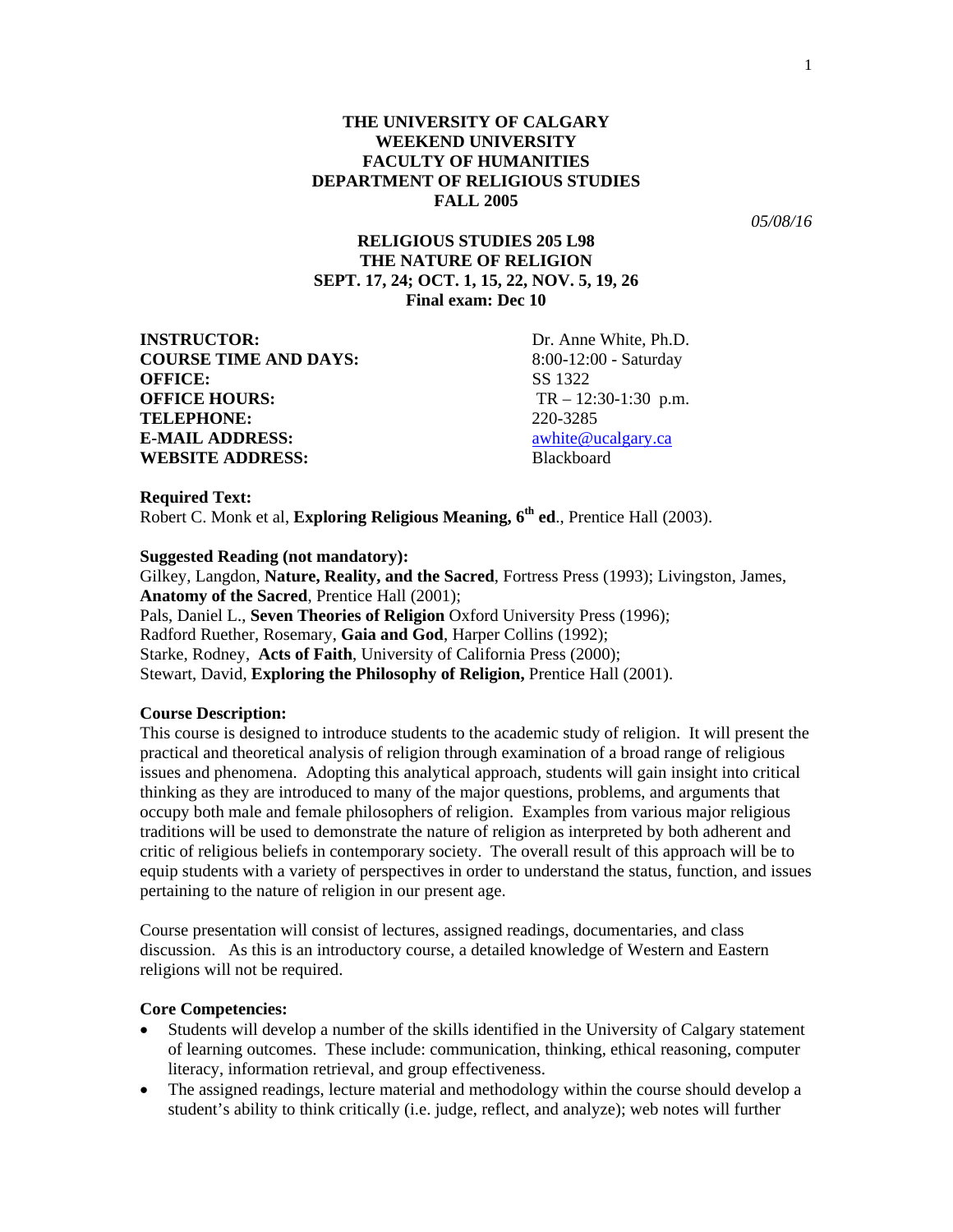provide dissemination of information and enhance computer skills; preparation for examinations should foster the development of information retrieval and writing competency.

• It is important to remember that the attainment of any learning endeavour requires that students **regularly attend lectures**, read the required material, and complete all course work.

## **Course Requirements:**

| October 15  | - Film review/analysis – five pages          | 15% |
|-------------|----------------------------------------------|-----|
| November 19 | In class test                                | 15% |
| December 10 | - Essay $-8$ pages, plus 1 page bibliography |     |
|             | Double spaced                                |     |
|             | <b>CHICAGO STYLE FORMAT ONLY</b>             | 30% |
| December 10 | <b>Final Exam</b>                            | 40% |

**NOTE:** Failure to complete ANY of the above requirements could result in a grade of 'F' for the course. Missed examinations or assignments must be accompanied by a medical certificate, or in the case of domestic affliction, a note from a counsellor. The instructor must receive notification within 20 hours of the missed examination by telephone or e-mail.

#### **Grading:**

A numerical mark will be given for each course requirement. A letter grade will be assigned on the following number and letter grade scheme:

| A+   | $100 - 96$ |   | $95 - 90$ |    | $89 - 85$ |
|------|------------|---|-----------|----|-----------|
| $B+$ | $84 - 80$  | B | 79 - 75   | B- | 74 - 70   |
|      | $69 - 65$  |   | $64 - 60$ |    | $59 - 55$ |
|      | 54 - 53    |   | 52-50     |    | Under 50  |

N.B. All written assignments will be graded with regard to both form and content.

## **COURSE SCHEDULE:**

### **WEEK COMMENCING:**

| September 17                  |                                                                                                                                                                            |
|-------------------------------|----------------------------------------------------------------------------------------------------------------------------------------------------------------------------|
| Chapters 1, 2                 | Introduction and definition of religion.<br>Religious traditions. General introduction to<br>religious cosmologies<br>Group discussion.                                    |
| September 24                  | Two short videos on religious traditions.                                                                                                                                  |
| <b>Chapters 3, 4</b>          | Overview of how to write a video/film review.<br>Guidelines posted on web<br>Experience and expression in religion<br>Knowledge, belief and cosmology.<br>Group discussion |
| October 1<br><b>Chapter 6</b> | Authority in religion. Some positive and negative<br>issues.<br>Cults, control mechanisms.                                                                                 |